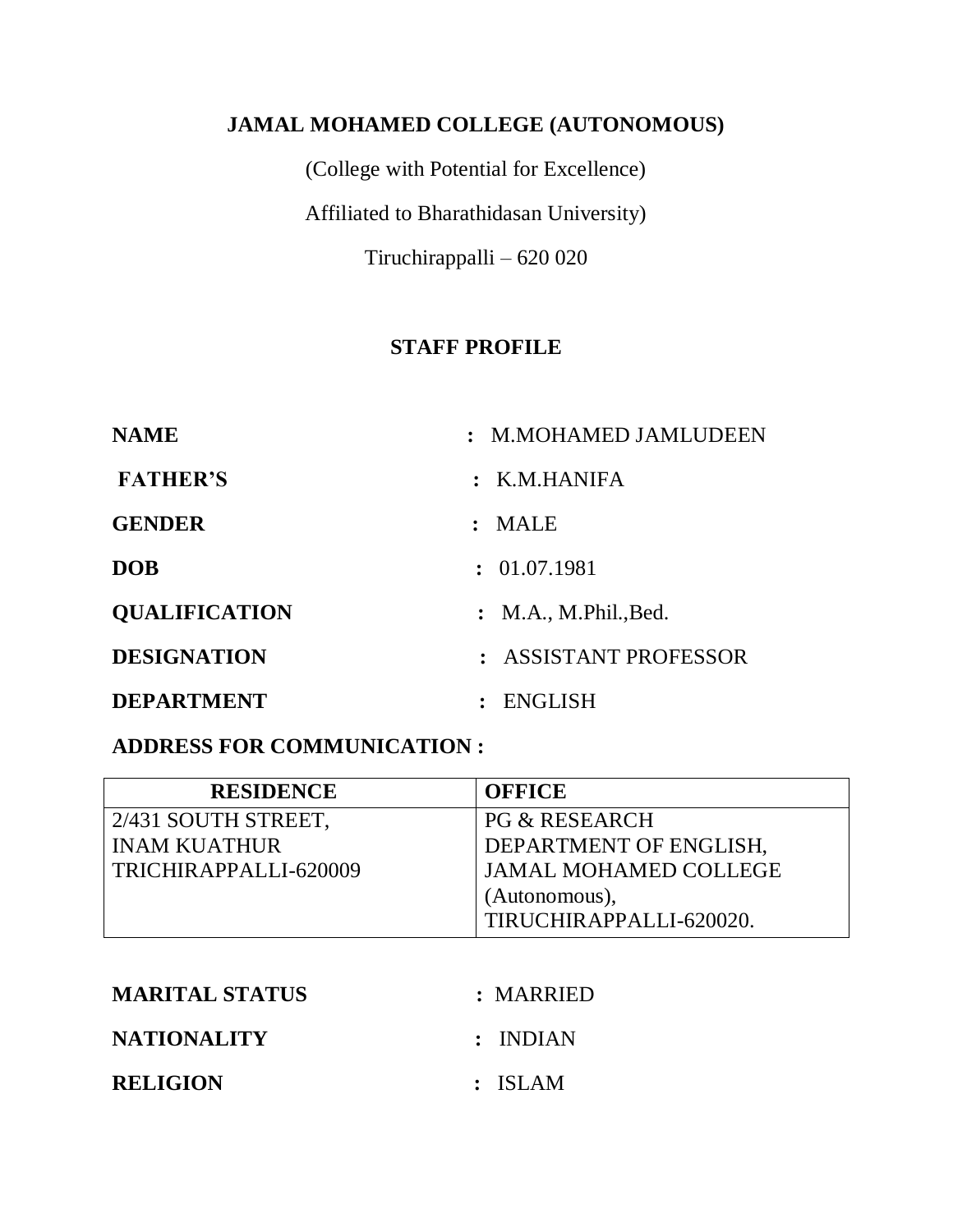| <b>LANGUAGE KNOWN</b>         | $:$ ENGLISH AND TAMIL      |
|-------------------------------|----------------------------|
| <b>AREA OF SPECIALIZATION</b> | : LITERARY THEORY,         |
|                               | INDIAN WRITING IN ENGLISH, |
|                               | DIASPORIC LITERATURE,      |
|                               | POETRY.                    |
| <b>DATE OF APPOINMENT</b>     | $\cdot$ 02.01.2014         |
| <b>CONTACT</b>                | : 9952597971               |
| <b>MAIL</b>                   | : jamaljashik@gmail.com    |

[mmjeng@jmc.edu](mailto:mmjeng@jmc.edu)

# **ACADEMIC QUALIFATION:**

| <b>DEGREE</b>  | <b>COLLAGE/</b>    | UNIVERSITY/          | <b>YEAR</b>    |
|----------------|--------------------|----------------------|----------------|
|                | <b>SCHOOL NAME</b> | <b>BOARD</b>         | OF             |
|                |                    |                      | <b>PASSING</b> |
| M. PHIL.,      | CDE.BHARATHI       | <b>BHARATHIDASAN</b> | 2008           |
| <b>ENGLISH</b> | <b>DASAN</b>       | <b>UNVERSITY</b>     |                |
|                | <b>UNVERSITY</b>   |                      |                |
| <b>MA.,</b>    | <b>JAMAL</b>       | <b>BHARATHIDASAN</b> | 2004           |
| <b>ENGLISH</b> | <b>MOHAMED</b>     | <b>UNIVERSITY</b>    |                |
|                | <b>COLLEGE</b>     |                      |                |
|                | (Autonomous)       |                      |                |
|                | TRICHTY.20         |                      |                |
| <b>B.A.</b> ,  | JAMAL              | <b>BHARATHIDASAN</b> | 2002           |
| <b>ENGLISH</b> | <b>MOHAMED</b>     | <b>UNIVERSITY</b>    |                |
|                | <b>COLLEGE</b>     |                      |                |
|                | (Autonomous)       |                      |                |
|                | TRICHTY.20         |                      |                |
| <b>HSC</b>     | H.M.Y.GOVT         | <b>STATE BOARD</b>   | 1999           |
|                | .HR.SEC.           |                      |                |
|                | <b>SCHOOL INAM</b> |                      |                |
|                | <b>KULATHUR</b>    |                      |                |
|                | TRICHY.            |                      |                |
| <b>SSLC</b>    | H.M.Y.GOVT         | <b>STATE BOARD</b>   | 1996           |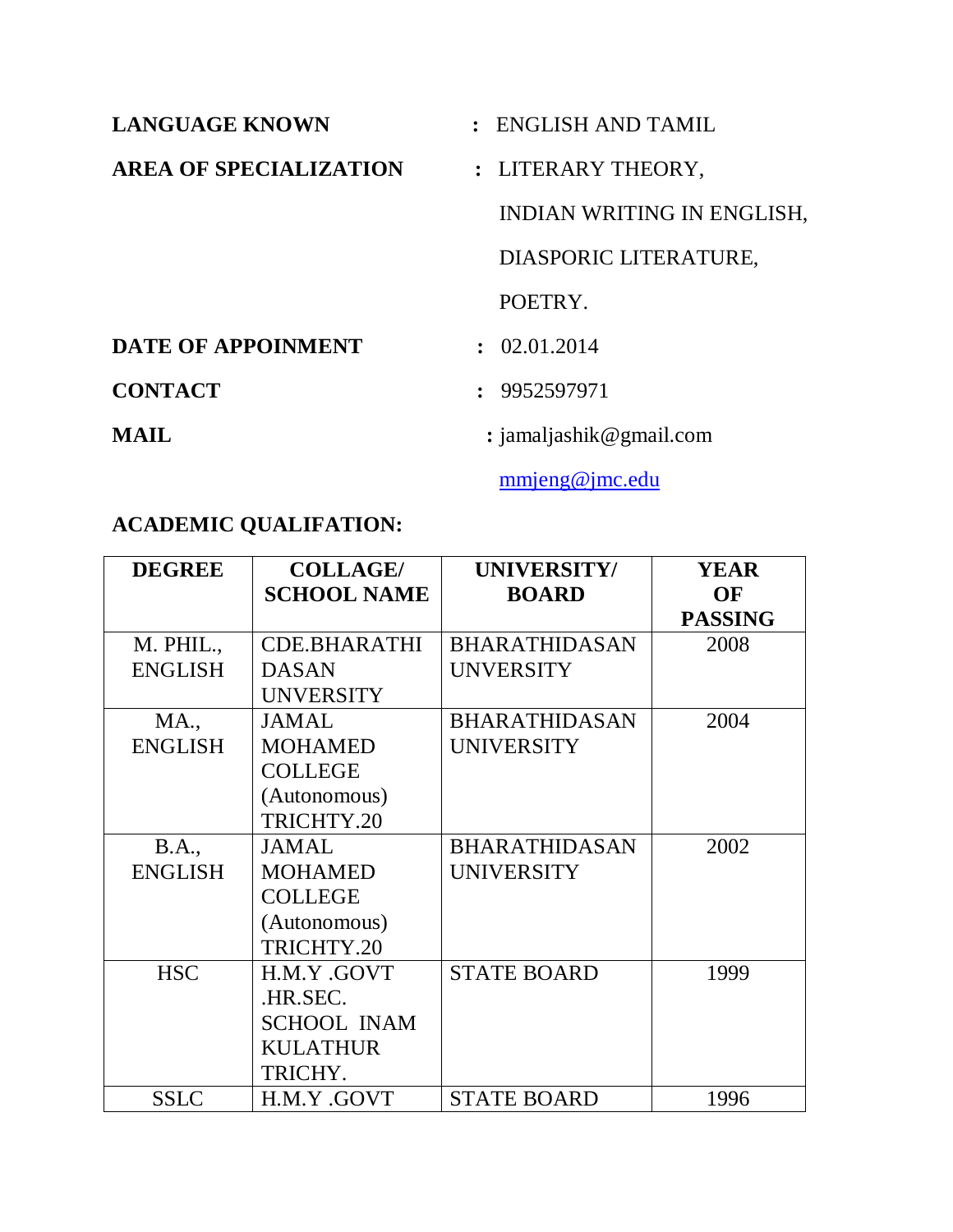| .HR.SEC.           |  |
|--------------------|--|
| <b>SCHOOL INAM</b> |  |
| <b>KULATHUR</b>    |  |
| TRICHY.            |  |

## **RESEARCH RPOFECT CARRIED OUT:**

| <b>COURSE</b> | <b>TITLE OF WORK/</b><br><b>PROJECT/</b><br><b>DISSERTATION</b> | <b>UNIVERSITY/</b><br><b>INSTITUTION</b><br><b>WHERE THE</b> | <b>YEAR</b> |
|---------------|-----------------------------------------------------------------|--------------------------------------------------------------|-------------|
|               |                                                                 | <b>RESEARCH WAS</b>                                          |             |
|               |                                                                 | <b>CARRIED OUT</b>                                           |             |
| M. PHIL.,     | <b>A FEMINISTIC</b>                                             | <b>CDE</b>                                                   | 2008        |
|               | <b>VIEW:COMPARATIVE</b>                                         |                                                              |             |
|               | <b>STUDY OF KAMALA</b>                                          | <b>BHARATHIDASAN</b>                                         |             |
|               | <b>MAARKANDAYA'S</b>                                            | UNIVERSITY.                                                  |             |
|               | <b>NOVELS NECTAR IN</b>                                         |                                                              |             |
|               | <b>A SIEVE AND</b>                                              |                                                              |             |
|               | <b>POSSESSION</b>                                               |                                                              |             |
| M.A.,         | <b>SOCIAL</b>                                                   | <b>JAMAL</b>                                                 | 2004        |
|               | <b>EXPLOITATION IN</b>                                          | <b>MOHAMED</b>                                               |             |
|               | <b>MULK RAJ ANAND'S</b>                                         | <b>COLLEGE</b>                                               |             |
|               | <b>NOVEL TWO LEAVES</b>                                         | (Autonomous)                                                 |             |
|               | <b>AND A BUD</b>                                                |                                                              |             |
|               |                                                                 | <b>BHARATHIDASAN</b>                                         |             |
|               |                                                                 | <b>UNIVERSITY</b>                                            |             |

## **TEACHING EXPERIENCE:**

| S.NO | <b>DESIGNATION</b> | <b>INSTITUTIONS</b> | <b>DURATION</b>     |
|------|--------------------|---------------------|---------------------|
|      | . A NT             | MAI<br>$\Delta$     | $\gamma$ nd<br>∙rom |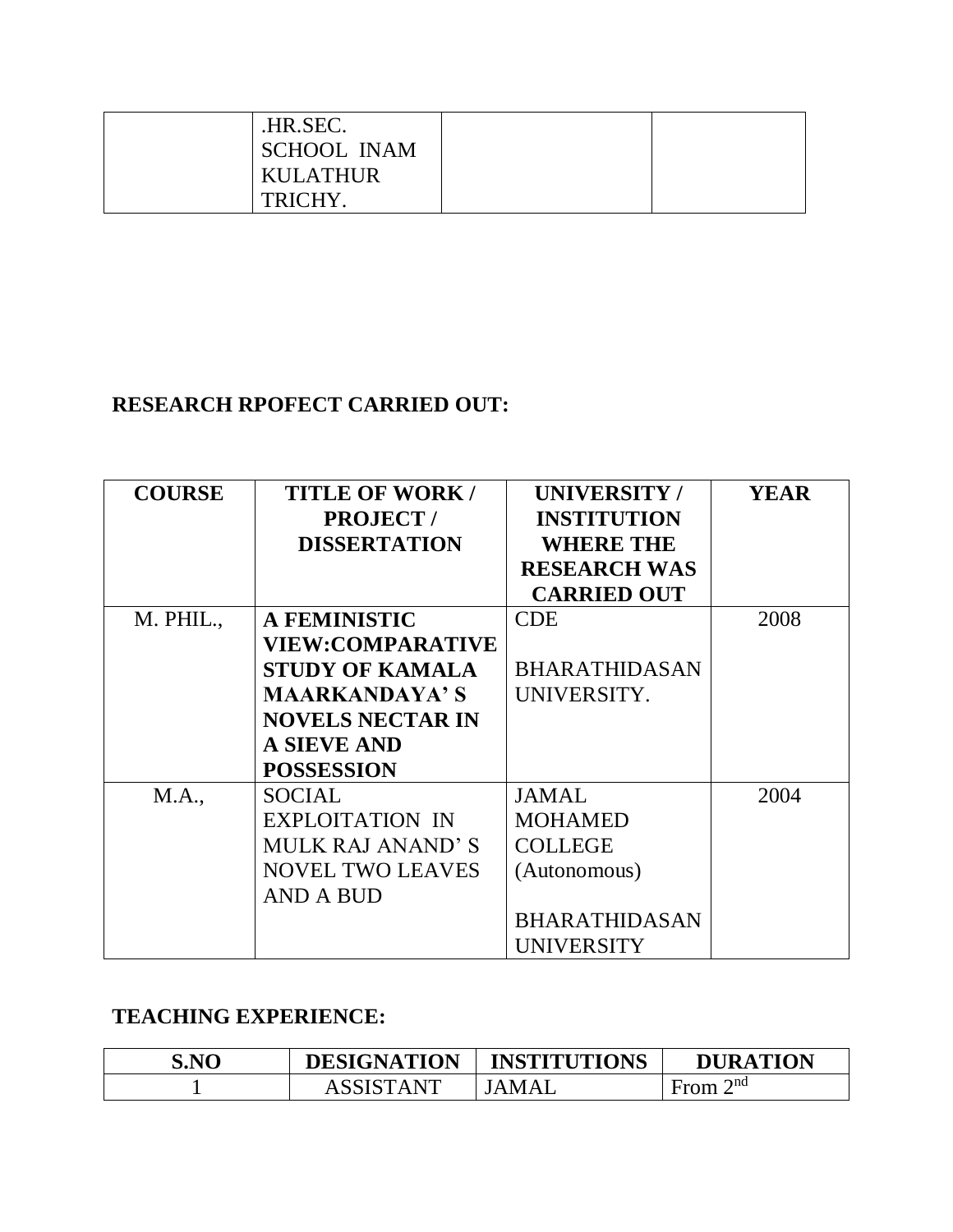| <b>PROFESSOR</b> | <b>MOHAMED</b> | <b>JANUARY 2014</b> |
|------------------|----------------|---------------------|
|                  | COLLEGE        | To till date        |
|                  | (Autonomous)   |                     |
|                  | TRICHY-20.     |                     |

#### **UG: 8 YEARS**

## **SUBECT TAUGHT:**

| S.NO | <b>COURSE / SUBECTS</b>                                  |  |
|------|----------------------------------------------------------|--|
|      | UG:                                                      |  |
|      | $\triangleright$ English for effective communication I.  |  |
|      | $\triangleright$ English for effective communication II. |  |
|      | $\triangleright$ Poetry and One act plays.               |  |
|      | $\triangleright$ English for competitive examinations.   |  |
|      | $\triangleright$ Poetry and Drama.                       |  |

#### **ACHIVEMNTS:**

 **Second place** for academic excellence in part 3 major English during the academic year 2014-2015.

#### **PRESENTATION / PARTICIPATION IN SEMINAR AND WORKSHOP:**

- Participated a One Day International conference on **"University in contemporary reality; Environment / (Re) Visioning postmodern Literature"** held at Jamal Mohamed College (Autonomous), Trichy. 20 on 21st February 2018.
- Participating in the "**CGC CPE sponsored Two-day workshop on professional Development for Academic Leadership in Curriculum Development cell**", held at Jamal Mohamed College (Autonomous), Trichy. 20 on 19<sup>th</sup> January 2019.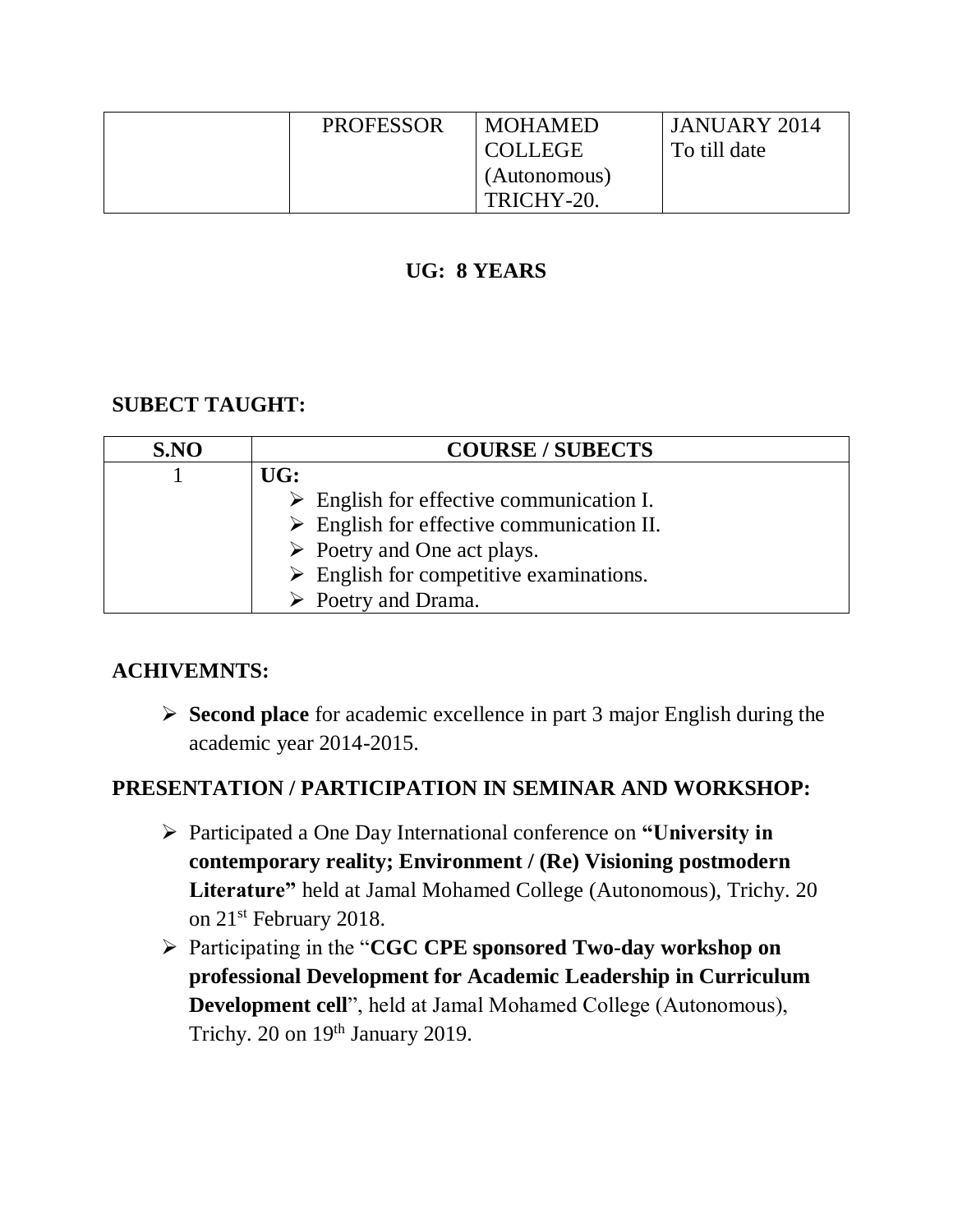- Participating in the **Staff Enrichment Programme on Ownership culture,** Organised by the Internal Quality Assurance cell of held at Jamal Mohamed College (Autonomous), Trichy. 20 on 14<sup>th</sup> June 2019.
- Participated in A One Day National level workshop **on "Foresight and Insight Approaches to literally Theory and Criticism"** held on 12<sup>th</sup> February 2020 at Jamal Mohamed College (Autonomous), Trichy. 20.

# **OTHER ACTIVITIES:**

- Participated in A **National Level literary fest for men** Organised by Department of English, Jamal Mohamed College (Autonomous), Trichy. 20 On 28<sup>th</sup> January 2017.
- Acted as member Organizing committee **JAM TITANICA** in the Inter-Collegiate Literary association (SF-women), Department of English Jamal Mohamed College (Autonomous), Trichy - 20 on 21st September 2019.
- Participated Three Days Refresher Course Organized by Department of English, Jamal Mohamed College (Autonomous), Trichy - 20 on  $4<sup>th</sup>$  to  $6<sup>th</sup>$ August 2021.
- Participated in the various COVID-19, literary Quiz competition and Received many appreciation certificates.

# **FACULTY DEVELOPMENT PROGRAM:**

- Participated in the **Five-Days Faculty Enrichment program** organized by the IQAC of Department of English, Jamal Mohamed Collage (Autonomous), Trichy - 20 from 21.06.2021 to 25.06.2021.
- Attended Five-Days **"Faculty Developments Program on E-content Development"** Organized by IQAC of Department of English, Jamal Mohamed Collage (Autonomous), Trichy - 20.
- Participated in the Faculty Development Program entitled, **"How to Buy and Sell Shares in Stock Exchanges"** Organized by Department of Tourism and Hospitality Management, Annai Fathima College of Arts & Science, Madurai on 02.02.2022.